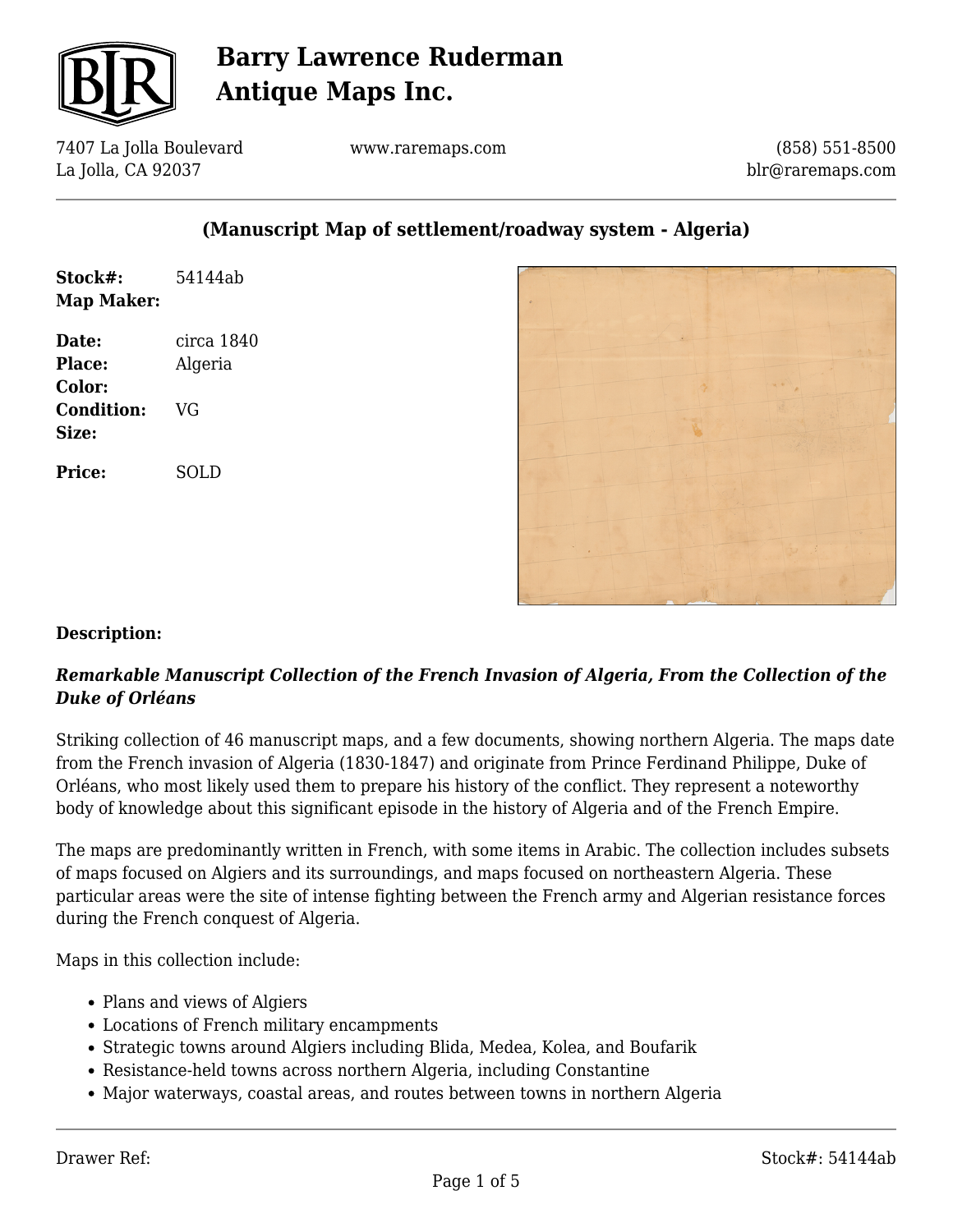

7407 La Jolla Boulevard La Jolla, CA 92037

www.raremaps.com

(858) 551-8500 blr@raremaps.com

### **(Manuscript Map of settlement/roadway system - Algeria)**

This collection most likely belonged to Prince Ferdinand Philippe, the Duke of Orléans, the eldest son of the French King Louis Philippe I (r. 1830-1848). Prince Ferdinand Philippe spent most of his notable military career in Algeria. He then spent his post-military life compiling a history of the French conquest of Algeria and accounts of his military campaigns. When he died at the young age of 32, the collection would have stayed within the family, eventually finding a home in the library of Ferdinand's youngest brother, Antoine, Duke of Montpensier.

This document includes a grid and the outlines of a street system.

### **France and Algeria in the nineteenth century**

The bustling port city of Algiers, and what would become the country of Algeria, was an autonomous region of the Ottoman Empire at the beginning of the nineteenth century. Its provincial ruler (*dey*) controlled Algiers and its surroundings; numerous inland tribal leaders pledged loyalty to the Sultan in Constantinople. Along the Barbary Coast, piracy and the slave trade were the main economic activities and the source of Algiers' wealth, along with the region's considerable wheat crops. European powers and the United States sought to end Algerian privateering and Christian slavery and took naval action against Algiers and the Barbary corsairs in 1815.

Relations between France and Algiers had flourished during the Napoleonic Wars with Algiers benefitting from France's large food import demands. Trouble began when France bought fourteen million pounds of wheat on credit from two traders in Algiers, Bacri and Busnach, but refused to pay back the debt. Bacri and Busnach were themselves in debt to the Ottoman ruler in Algiers and unable to pay until France paid them, leading to mounting tensions between Algiers and France.

### **The 1827 "Fly Whisk Incident"**

On April 29, 1827 the Ottoman ruler in Algiers, Dey Hussein ben Hassan, slapped the French consul Pierre Deval with his fly whisk (a switch-like tool commonly used to swat flies). Dey Hassan was angry over the longstanding French debt and Deval had recently strained relations further by supervising illegal fortification of French trading posts on the Dey's territory. Accounts claim that the two men exchanged insults, leading to the Dey striking Deval.

For the French, this diplomatic faux pas represented an opportunity: the French were concerned about British political and commercial influence in North Africa, veterans of the Napoleonic wars needed employment, and the current monarchy could use an overseas entanglement to direct public attention away from issues at home. The Fly Whisk Incident set off a years-long French naval barricade and embargo of the port of Algiers. After failed negotiations in July of 1829, the King's emissary, Captain de la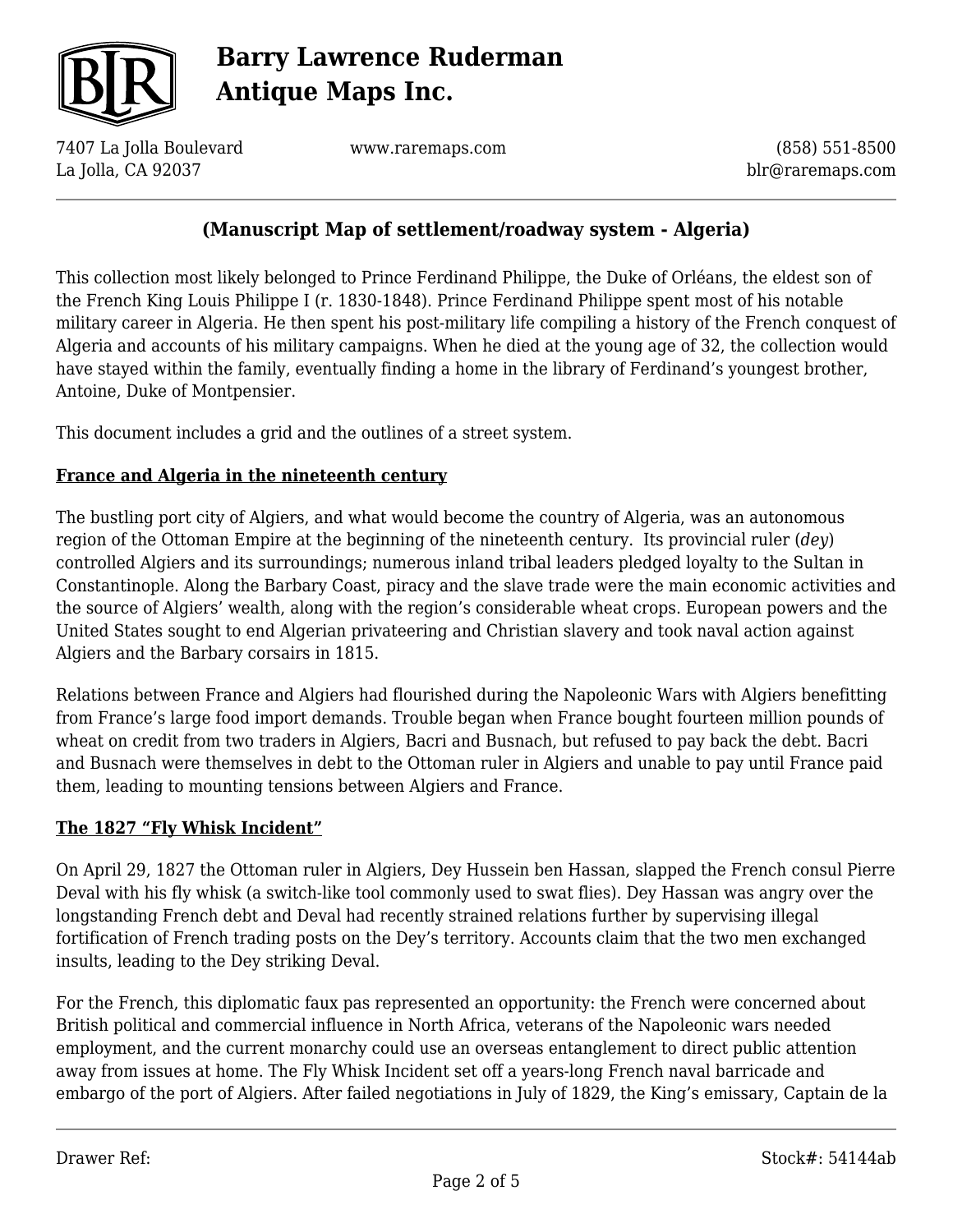

7407 La Jolla Boulevard La Jolla, CA 92037

www.raremaps.com

(858) 551-8500 blr@raremaps.com

## **(Manuscript Map of settlement/roadway system - Algeria)**

Bretonnière, was fired upon by Ottoman Algerian forces; the French then began their conquest of Algeria in 1830.

Importantly, two views of Algiers included in this collection [\(here](https://raremaps.com/gallery/detail/53490ab) and [here\)](https://raremaps.com/gallery/detail/53489ab) were authored by Captain Jean-Baptiste Signoret, who was on the *Provence* with Captain de la Bretonnière during the failed negotiations. Signoret was able to capture a pivotal moment in the history of French-Algerian relations.

#### **French conquest of Algeria (1830-1847)**

On June 4, 1830, the French army, led by General de Bourmont, landed about fifteen miles west of Algiers in Sidi-Ferruch and was met by opposition from Ottoman Janissary and native Kabyle forces. Fighting lasted for three weeks, with Algerian forces sustaining major losses. Dey Hassan was forced to surrender, and the French took control of Algiers on July 5, 1830.

Just two weeks after capturing Algiers, the Bourbon monarchy of Charles X fell to the "Citizen King" Louis Philippe, who decided to continue the inherited military campaign. However, native Algerian resistance to French colonization proved difficult for the French forces to battle. At the time of formal annexation in 1934, for example, French occupation was still confined mainly to coastal towns and isolated outposts.

Emir Abdelkader was the religious and military leader of the Algerian guerilla resistance and at one point his forces controlled more than two-thirds of Algerian territory. The French military fought a drawn-out, bloody battle against Abdelkader and other resistance forces which eventually ended with Abdelkader's surrender in 1847.

### **Ferdinand Philippe, Duke of Orléans: Military success and a tragic early death**

Prince Ferdinand Philippe d'Orléans, Duke of Orléans (1810-1842), was the son of King Louis Philippe I and Maria Amalia of Naples and Sicily. Ferdinand Philippe was born in Sicily while his parents were in exile, but he and his family returned to Paris after the fall of Napoleon in 1815. He married Princess Helen of Mecklenburg-Schwerin in 1837 and had two sons, Philippe, Count of Paris, and Robert, Duke of Chartres.

Ferdinand Philippe's father, the aforementioned "Citizen King", became the reigning monarch following the July Revolution of 1830 and the abdication of his cousin, Charles X. King Louis Philippe I was well known for his support of colonial expansion, particularly the French conquest of Algeria. As heir apparent, Ferdinand Philippe dedicated much of his military career to Algerian colonization, completing three tours: 1835-1836, 1839, and 1840. Ferdinand Philippe is perhaps most famous for his efforts to conquer Algeria's interior from Constantine to Algiers, breaking the Treaty of Tafna between France and Algerian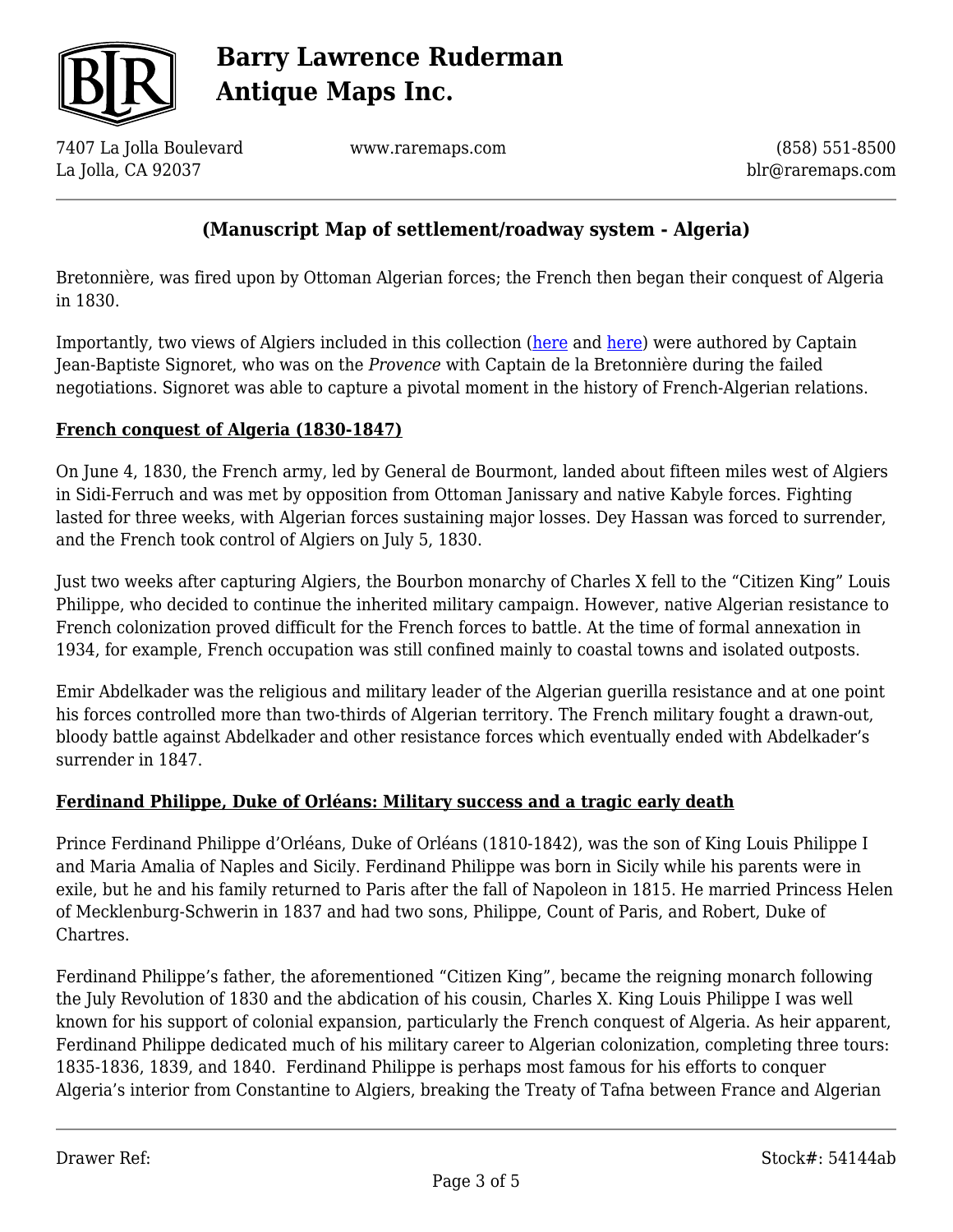

7407 La Jolla Boulevard La Jolla, CA 92037

www.raremaps.com

(858) 551-8500 blr@raremaps.com

## **(Manuscript Map of settlement/roadway system - Algeria)**

resistance leader Emir Abdelkader and precipitating the complete conquest of Algeria by French forces.

Ferdinand Philippe enjoyed tremendous popularity among citizens of France for his unwavering support of French troops and veterans, as well as for his own military bravery, charity work, and patronage of the arts.

In 1842, at just 32, he was thrown from an out-of-control carriage and died shortly afterward in Neuillysur-Seine, France. Ferdinand Philippe's passing was deeply mourned by both elites and the French populace, who had seen the Prince as a promising successor to the throne: a charismatic, respected military leader and liberal thinker who would lead France in a new direction. His passing is widely viewed as changing the course of French history and signaled the ultimate demise of French monarchic rule. Without the beloved young prince, King Louis Philippe lacked crucial popular support, leading to the regime's downfall in 1848 and the subsequent rise of Napoleon III.

#### **Provenance and history of the collection**

This collection was in the possession of Ferdinand Philippe's youngest brother, Antoine, Duke of Montpensier. At the time of Ferdinand Philippe's death, his sons were very young; passing his military library to his youngest brother would have been typical.

Ferdinand Philippe had spent time compiling a history of the French conquest of Algeria, published by his sons in 1870 as *Campagnes de l'armée d'Afrique: 1835-1839*. Ferdinand Philippe also wrote detailed accounts of each of his military campaigns which were published shortly after his death and then later republished by his sons.

This collection of maps, views, and documents details the same areas included in Ferdinand Philippe's written works. Some of this collection appears to be from Ferdinand Philippe's own military service, and other items appear to have been gathered to support his research and writing. Many of the items in this collection are focused on areas under Emir Abdelkader's control, particularly the area from Constantine to Algiers where Ferdinand Philippe led an 1839 expedition to capture Abdelkader's territory.

The collection itself survived the Orléans family exile from France after the Revolution of 1848, making its way with Antoine, Duke of Montpensier, to his new home in Spain.

The history of this collection is not only fascinating, but the collection itself is of substantial historical importance. Its numerous maps and military manuscripts detail the on-the-ground workings of the French military in Algeria, telling the story of French conquest and Algerian resistance. Viewing this collection as a whole, collectors can deeply engage with both the history of French Algeria and with that of the Orléans